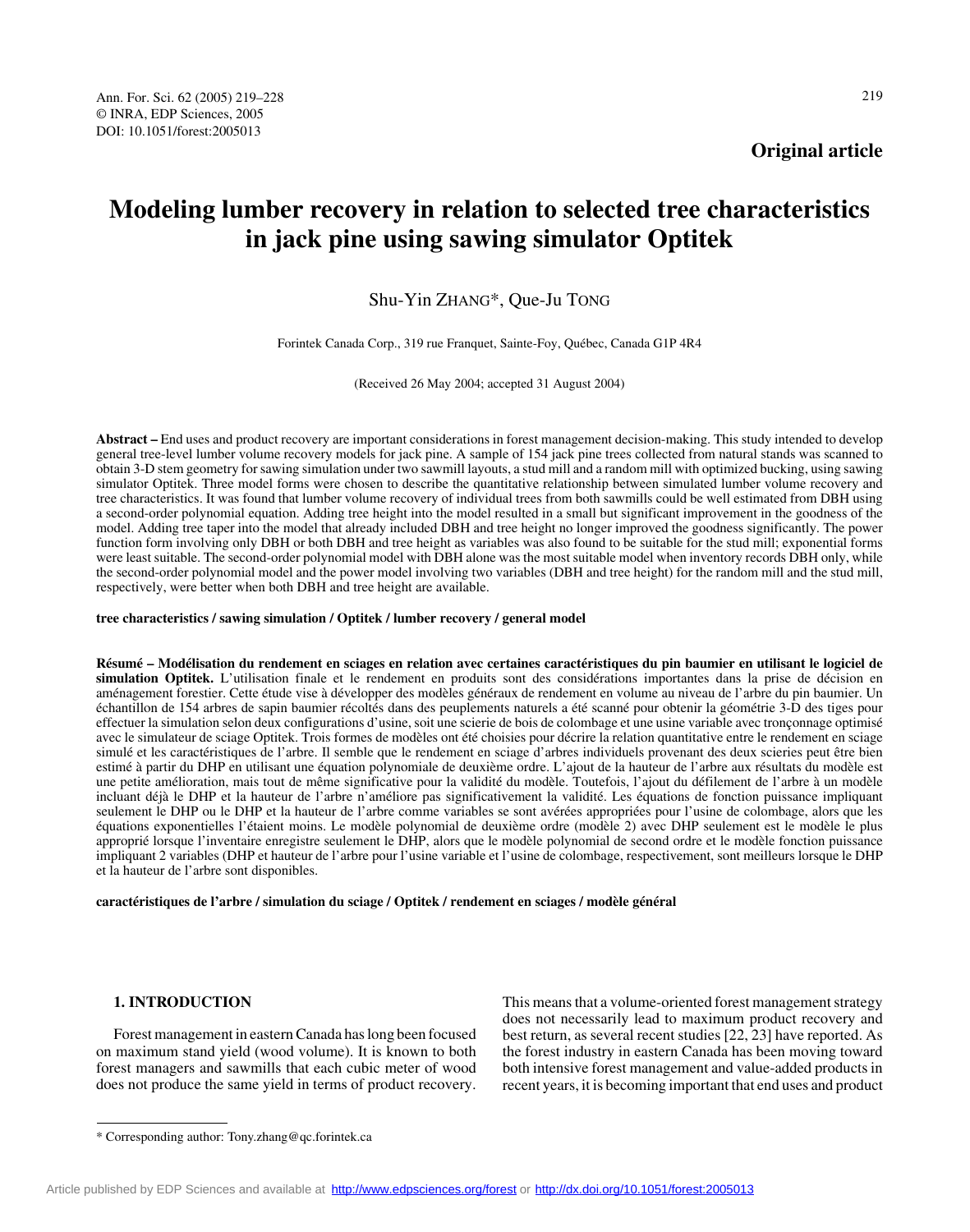|      | $DBH*$<br>(cm) | Total<br>height $(m)$ | Length below<br>live crown $(m)$ | Taper<br>$\text{(cm/m)}$ | Stem volume up<br>to 7 cm $(m^3)$ | Merchantable<br>volume $(m^3)$ |
|------|----------------|-----------------------|----------------------------------|--------------------------|-----------------------------------|--------------------------------|
| Mean | 16.4           | 15.3                  | 10.1                             | 1.0                      | 0.1515                            | 0.1367                         |
| S.D. | 3.9            | 1.71                  | $1.1\,$                          | 0.2                      | 0.0808                            | 0.0878                         |
| Max. | 23.8           | 18.62                 | 13.04                            | 1.65                     | 0.38117                           | 0.37491                        |
| Min. | 9.2            | 9.25                  | 7.5                              | 0.5                      | 0.02879                           | 0.00133                        |

Table I. Summary statistics of the 154 sample trees collected from a naturally regenerated jack pine precommercial thinning trial located in Miramichi, New Brunswick, Canada.

\* Outside bark DBH.

recovery be taken into consideration during forest management decision-making. To this end, it is necessary to develop treelevel models to predict product recovery based on tree characteristics collected for forest inventory.

It is well known that lumber recovery is closely related to some tree characteristics [9, 13]. For decades, many studies [8, 11, 14, 17–19, 25] have evaluated lumber recovery in relation to log characteristics such as log size, geometry and quality. Limited studies have assessed the effect of various tree characteristics on lumber recovery, including lumber volume [13], grade yield [1, 5] and product value [3, 9, 21, 24]. Most studies, however, were based on the product recovery from a specific sawmill. As a result, the models developed were only applicable to the specific layouts and conditions of the sawmills where the lumber conversions were carried out. The development of advanced sawing simulation packages in recent years (e.g. Optitek), however, has allowed researchers to define "standard sawmills" and thus simulate product recovery from these standard sawmills to develop general tree-level models.

The present study intended to develop general models to predict lumber recovery from individual trees using selected tree characteristics that are easy to measure and are usually collected for forest inventory. Jack pine (*Pinus banksiana* Lamb.), one of the most important commercial and reforestation species in Eastern Canada, was selected for this study. This species is highly valued for lumber and pulp production, and also holds great potential for intensive silviculture [10]. Optitek, a powerful sawing simulation package developed by Forintek Canada Corp. [6], was used to simulate lumber recovery. The sawing simulator has been validated and has been used intensively across Canada since 1994. It can be employed to simulate various operations in a softwood conversion mill, from bucking to optimized log breakdown, curved sawing, and optimized edging and trimming. Two state-of-the-art sawmills, a stud mill and an optimized random mill, were defined for eastern Canada to "process" the stems. A stud mill is a softwood sawmill which saws 8 ft logs into studs, while a random mill (also called random length dimension mill) processes 8–16 ft logs. Lumber recoveries from each type of sawmill in relation to key tree characteristics of diameter at breast height (DBH) and total tree height were examined to develop general treelevel lumber recovery models for jack pine. Based on the general models, product recovery from jack pine trees and stands could be estimated from forest inventory data. Thus, forest management decisions could be made in the context of product recovery to achieve specific objectives (e.g., maximum product yield, quality and value). A better understanding of the relationship between tree characteristics and lumber volume recovery will also help the sawmill industry to better plan for wood supply.

# **2. MATERIALS AND METHODS**

#### **2.1. Sample selection**

A jack pine precommercial thinning (PCT) trial located at 47° 01' 59'' N, 65° 01' 00'' W on lower Miramichi, New Brunswick, Canada provided the sample trees for this study. The stands naturally regenerated from a fire in 1941. In 1966, when the stands were 25-years old, PCT was carried out and plots of different thinning intensities (spacings) were established by the New Brunswick Department of Natural Resources and Energy. In 2001, sample trees were collected from plots of 4 spacings (control,  $4 \times 4$ ,  $5 \times 5$ ,  $7 \times 7$  ft). From each spacing, 6 sample trees per DBH class were randomly selected to cover each merchantable DBH class at 2-cm intervals (e.g. 10, 12, 14, …). Trees smaller than 10 cm DBH class were not considered in this study because the minimum saw log diameter is 9 cm (able to produce a 2 by 3 stud). There were, however, an insufficient number of trees available in the largest DBH classes in each plot to reach the targeted 6 trees per DBH class. In total, 154 sample trees including 39 from the control, 39 from  $4 \times 4$ , 40 from  $5 \times 5$ , and 36 from  $7 \times 7$  spacing were collected. Table I presents the summary statistics for the 154 sample trees. The average tree DBH (outside bark) of 16.4 cm indicates that trees collected for this study were quite small.

## **2.2. Tree measurements**

For each sample tree, the following tree characteristics were measured: outside bark DBH, total tree length, tree length up to a 7-cm diameter top, crown width in two opposite directions (North-South and East-West), crown length, clear log length, and diameters of the 5 largest branches on the trunk. Delimbed and debarked trees were scanned with a portable scanner to collect stem geometric data (true stem shape) at intervals of 10 cm along the stem. Geometric data included coordinates of cross-sections in 3-D space and diameters at both X and Y axes. The data were compatible with Optitek and were used for bucking and sawing simulations. The data were also used to determine stem taper, total stem volume and merchantable stem volume for each stem.

## **2.3. Sawing simulation**

Data from the 154 scanned sample trees served as input for the Optitek sawmill simulations. Optitek is a sawing simulator developed by Forintek to "saw" a "real" shape log in different sawmill layouts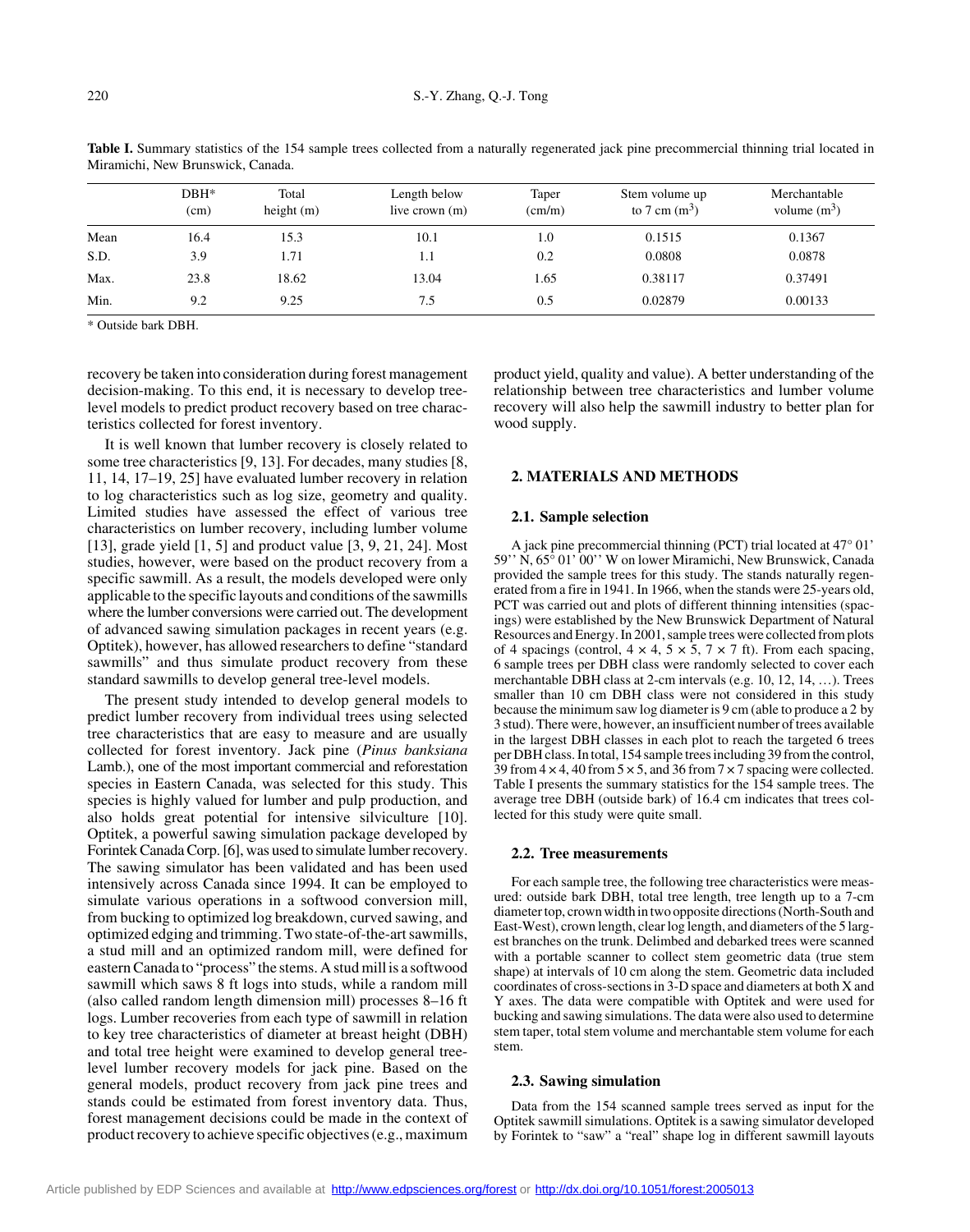| Table II. Summary of the simulated lumber recovery for 154 sample trees from the stud mill and the optimized random mill using sawing    |
|------------------------------------------------------------------------------------------------------------------------------------------|
| simulator Optitek. Trees were sawn to produce a predefined product combination for various dimensions and grades with the highest lumber |
| volume recovery.                                                                                                                         |

|             | Product<br>dimension | Length range<br>(f <sub>t</sub> ) | Number<br>of pieces | Lumber volume<br>$(fbm*)$ | Lumber value**<br>(CND \$) |
|-------------|----------------------|-----------------------------------|---------------------|---------------------------|----------------------------|
| Random mill | $1 \times 3$         | $4 - 16$                          | 187                 | 397.25                    |                            |
|             | $1 \times 4$         | $4 - 16$                          | 192                 | 636                       |                            |
|             | $1 \times 6$         | $8 - 16$                          | $\mathbf{0}$        | $\mathbf{0}$              |                            |
|             | $2 \times 3$         | $4 - 16$                          | 264                 | 1297.5                    |                            |
|             | $2 \times 4$         | $4 - 16$                          | 460                 | 3543.33                   |                            |
|             | $2 \times 6$         | $4 - 16$                          | 110                 | 1452                      |                            |
|             | $2 \times 8$         | $8 - 16$                          | $\mathbf{0}$        | $\mathbf{0}$              |                            |
| Total       |                      |                                   | 1213                | 7326.08                   | 2589.04                    |
| Stud mill   | $1 \times 3$         | $4 - 8$                           | 151                 | 301.5                     |                            |
|             | $1 \times 4$         | $4 - 8$                           | 322                 | 843                       |                            |
|             | $1 \times 6$         | 8                                 | $\mathbf{0}$        | $\mathbf{0}$              |                            |
|             | $2 \times 3$         | $4 - 8$                           | 276                 | 1077.5                    |                            |
|             | $2 \times 4$         | $4 - 8$                           | 597                 | 3131.33                   |                            |
|             | $2 \times 6$         | $4 - 8$                           | 55                  | 422                       |                            |
|             | $2 \times 8$         | 8                                 | $\mathbf{0}$        | $\mathbf{0}$              |                            |
| Total       |                      |                                   | 1401                | 5775.33                   | 1783.38                    |

\* fbm is the short form of lumber volume unit "foot board measure" (also called "board foot"), equal to the amount of timber equivalent to a piece  $12'' \times 12'' \times 1''$ .

\*\* Lumber values were calculated based on 5-year (1998–2003) average market prices for green lumber as sold on the Toronto market [15] for specific dimensions and grades.

and product combinations. In this study, two state-of-the-art sawmills, a stud mill and an optimized random mill, were defined for eastern Canada to separately "saw" the 154 sample trees. In the stud mill, the stems were first bucked into logs of 2.44 m (8 ft) in length, and then logs were sent to the mill to be "cut" into lumber with optimized lumber volume recovery. In the random mill, the stems were first optimally bucked, and the optimized bucking solution was treated as the input of the sawmill where the logs were converted into lumber with the highest volume recovery. Consequently, products from the stud mill were primarily 2.44 m (8 ft) long studs, while products from the random mill ranged from 1.22 to 4.88 m (4 to 16 ft) in length. Lumber dimensions and grades were defined in a grade file for both sawmills.

#### **2.4. Simulation results**

Following proper sawmill equipment configuration, log data loading, and definition of product dimensions and grades, the process program was executed. Each tree was sawn into pre-defined product combinations. Then, Optitek generated a simulation report. In the report, product volume and value yields for each tree for both primary products (e.g. lumber) and by-products (e.g. chips) were given in the sections of volume and value performances. Bucking solutions and product summaries were also listed. Table II summarizes the lumber recovery and value returns from the 154 sample trees.

## **2.5. Lumber conversion**

Actual lumber conversion for the 154 sample trees was carried out at a modern stud sawmill that parallels the typical stud mill defined for Optitek simulation. Each sample tree was bucked into 8-foot-long logs. The logs were sawn at a much slower speed than usual so that each piece of lumber and board from each log could be tracked. Lumber volume recovered from each sample tree was used to validate the models developed from the simulated sawing results.

## **3. MODEL DEVELOPMENT**

To develop empirical models, it is necessary to select proper variables and model forms and to use good parameter estimation procedures and model validation techniques [7]. This study assumed that lumber volume recovery from an individual tree is a function of tree size (DBH and tree height) and tree geometry (taper), namely:

$$
V = f(D, H, T) \tag{1}
$$

where *V* represents lumber volume (fbm) from a tree, *D* denotes inside bark DBH (cm), *H* is total tree height (m), and *T* denotes stem taper (%) calculated based on tree height up to the 7-cm diameter top.

Equation (1) can be extended to many forms. The plots of volume recovery against both DBH and total tree height (Fig. 1) suggest a non-linear relationship between lumber volume recovery and tree characteristics. This study considered three types of model forms: multiple polynomial function, exponential function and power function. Full third-order models with one, two and three variables were chosen for multiple polynomial models, respectively. Table III lists the different model forms examined with different variables. Models 2–4 considered the relationship of lumber volume recovery with DBH only, as many studies have reported that log diameter (DBH) contributes more to lumber volume recovery than other parameters such as tree height [24]. In Models 5–7, tree height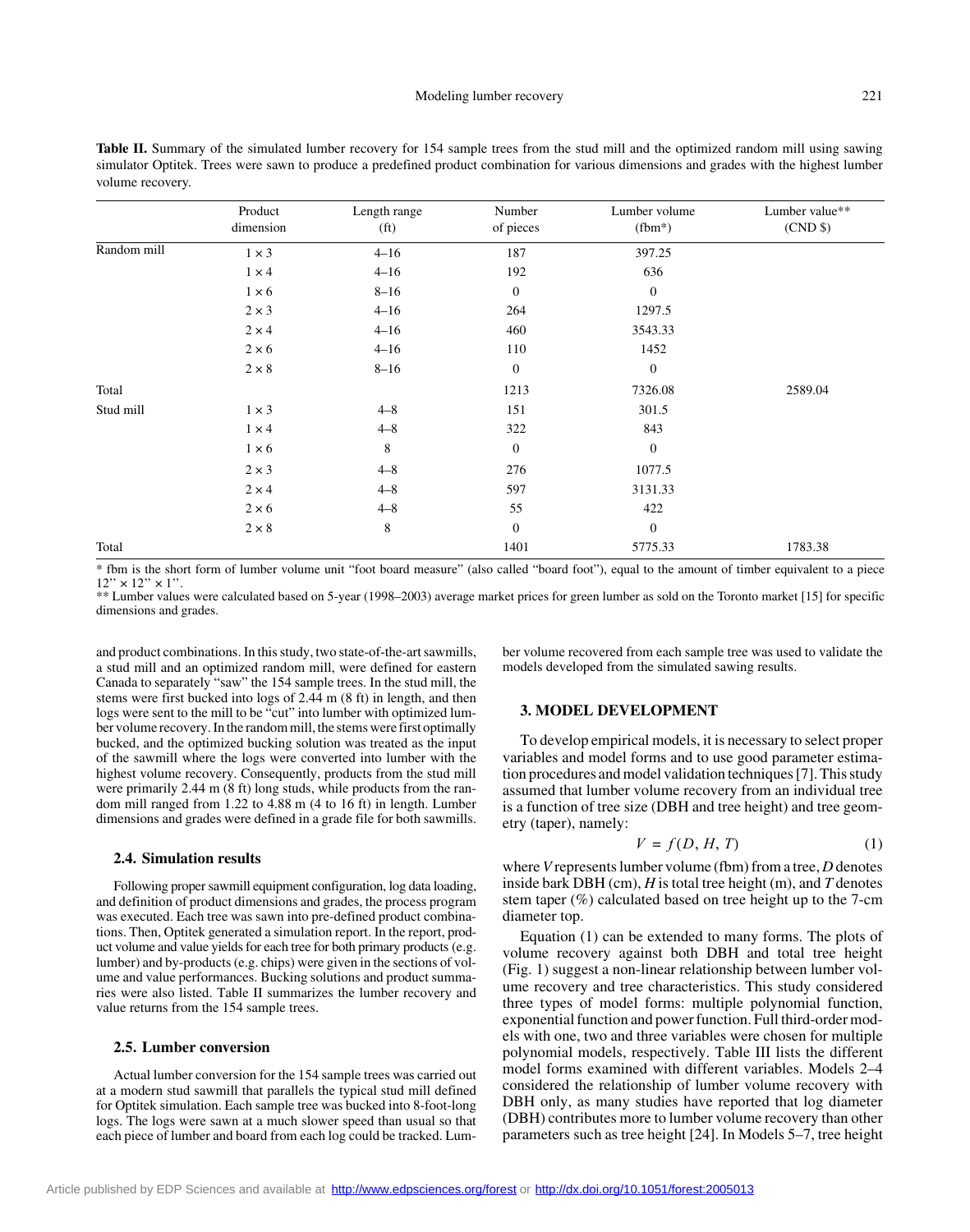

**Figure 1.** Observed (simulated using sawing simulator Optitek) lumber volume recovery in relation to DBH and tree height (in the case of the random mill) in jack pine.

Table III. Model forms for estimating lumber volume recovery using tree characteristics. Three variable combinations and three model forms were considered. The three combinations include (1) DBH only (Model 2–4); (2) DBH and total tree height (Models 5–7); and (3) DBH, total tree height and taper (Models 8–10). The three model forms include third-order multiple polynomial function, exponential function and power function.

| Model number   | Model form                                                                                                                                                                                              |
|----------------|---------------------------------------------------------------------------------------------------------------------------------------------------------------------------------------------------------|
| 2              | $V = a_0 + a_1D + a_2D^2 + a_3D^3$                                                                                                                                                                      |
| 3              | $V = a_0(D)^{a_1}$                                                                                                                                                                                      |
| $\overline{4}$ | $V = \exp(a_0 + a_1 D)$                                                                                                                                                                                 |
| 5              | $V = a_0 + \sum_{i=1}^{3} (a_i D^i + b_i H^i) + \sum_{j=1}^{2} \sum_{k=1}^{2} (d_{jk} D^j H^k)$ , where $j + k \le 3$                                                                                   |
| 6              | $V = a_0(D)^{a_1}(H)^{a_2}$                                                                                                                                                                             |
| $\overline{7}$ | $V = \exp(a_0 + a_1D + a_2H)$                                                                                                                                                                           |
| 8              | $V = a_0 + \sum_{i=1}^{3} (a_i D^i + b_i H^i + c_i T^i) + \sum_{i} \sum_{i} \sum_{k} (d_{ijk} D^l H^j T^k)$<br>where one of j, l, k is zero, and the sum of the rest two of j, l, k is not more than 3. |
| 9              | $V = a_0(D)^{a_1}(H)^{a_2}(T)^{a_3}$                                                                                                                                                                    |
| 10             | $V = \exp(a_0 + a_1D + a_2H + a_3T)$                                                                                                                                                                    |

where  $a_i$ ,  $i = 0, 1, 2, 3, b_i$ ,  $i = 1, 2, 3, c_i$ ,  $i = 1, 2, 3, d_{ijk}$ ,  $i = 0, 1, 2, j = 0, 1, 2, k = 0, 1, 2$ , are the coefficients of corresponding terms to be estimated. D, *H* and *T* denote DBH, total tree height and overall tree taper, respectively.

was added as a variable, and the interaction between the two variables was also considered in Model 5. Models 8–10 included stem taper as an additional variable. In Model 8, interactions among the three variables were considered as well. The purpose of adding variables one by one to the models was to examine the accuracy of those models with fewer tree variables involved and to see what is the least number or simplest combination of tree variables that can be used to precisely describe the relationship between lumber recovery and tree characteristics. This approach also allows for quantifying the contribution of added variable(s) to the goodness of the models.

In order to yield a proper interpretation of the data and to make the scales of the dependent and independent variables comparable [20], the polynomial Models 2, 5 and 8 were formulated in terms of deviation from the mean for each variable instead of directly using the original variable. The estimated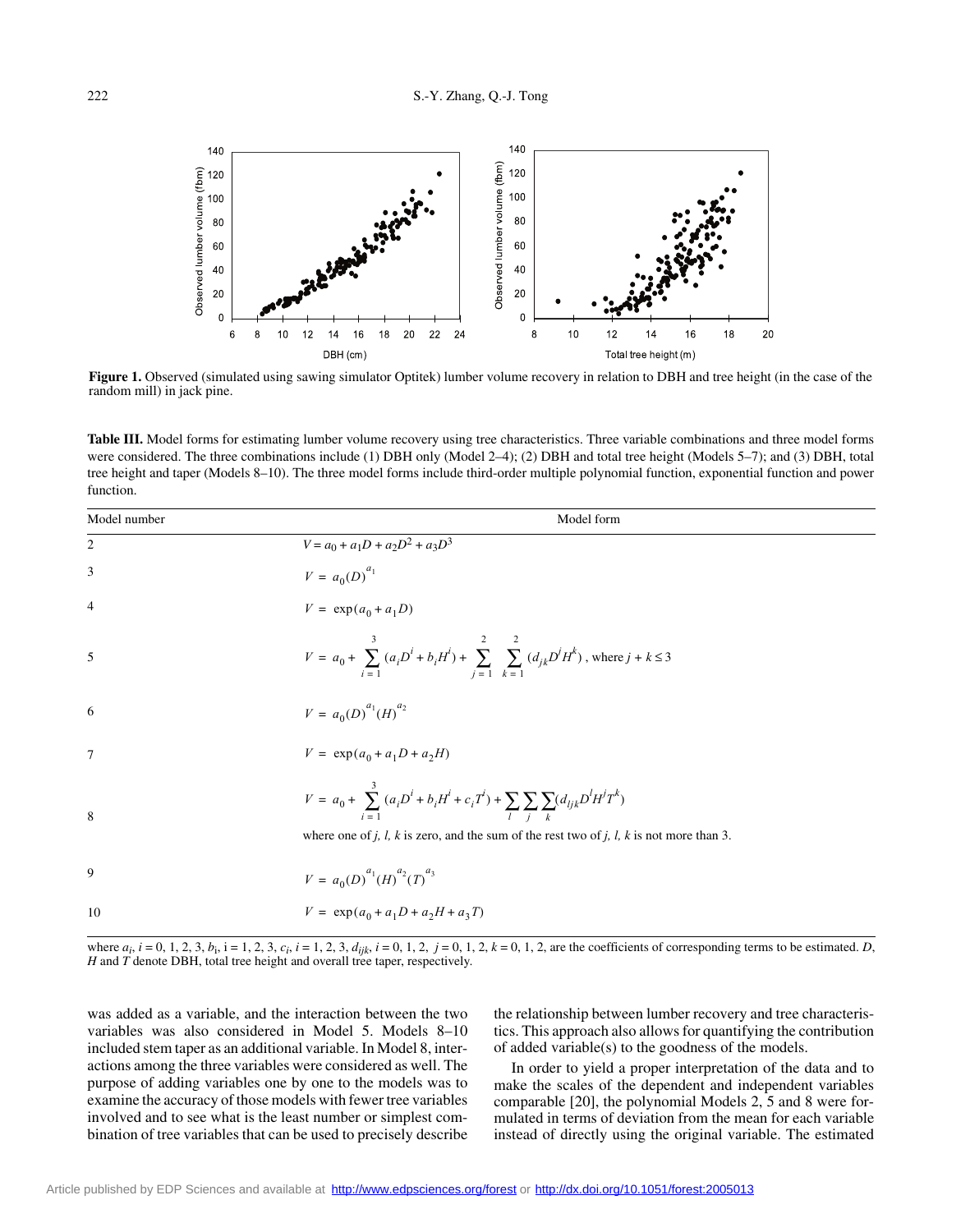| Sawmill type          | Model number | Fitted regression model*                                           |  |  |  |
|-----------------------|--------------|--------------------------------------------------------------------|--|--|--|
| Optimized random mill |              | $V = -19.319 + 1.127 D + 0.21 D^2$                                 |  |  |  |
|                       |              | $V = 43.517 - 0.105 D + 0.214 D^2 - 9.163 H + 0.401 H^2$           |  |  |  |
|                       | 8            | $V = 15.764 - 1.354 D + 0.114 D^2 - 2.881 H + 0.339 DH - 10.601 T$ |  |  |  |
| Stud mill             |              | $V = 25.572 - 5.857 D + 0.42 D^2$                                  |  |  |  |
|                       |              | $V = 65.859 - 6.716 D + 0.423 D^2 - 5.858 H + 0.259 H^2$           |  |  |  |
|                       | 8            | $V = 11.935 - 8.189 D + 0.617 D^2 + 1.027 H + 39.677 T - 3.435 DT$ |  |  |  |
|                       |              |                                                                    |  |  |  |

Table IV. Stepwise selection results for third-order multiple polynomial regression models describing the relationship of volume recovery to different combinations of tree characteristics. All parameters were significant at the 0.05 significance level.

\* *D*, *H* and *T* denote inside bark DBH, total tree height and overall tree taper, respectively.

results were then transformed into the original variable. A stepwise selection process was applied to select the parameters that significantly affect the output. All 9 model forms were used to fit the entire data set using least square regression (LS) without data splitting to ensure prediction accuracy of the fitted models. The models were evaluated based on the calculated adjusted coefficient of determination  $(R^2)$ , the root mean square error (RMSE) and the significance. The predicted error sums of squares (PRESSs) of the 9 fitted equations were also evaluated in addition to the  $R^2$  and RMSE. The PRESS was calculated by omitting the observed value for that observation, and thus served as an indicator of the goodness of a model. The PRESS statistic can be used to examine the stability of the parameters estimated as well. In addition, another statistic, maximum variance inflation factor (MVIF), was employed to evaluate the goodness of fit of a model. The variance inflation factor (VIF) is a common way to detect multicollinearity, which is a symptom of variance inflation. In a regression model, we aim to explain a high proportion of the variance (i.e. to produce a high  $R<sup>2</sup>$ ). The higher the level of variance explained, the better the model is. If collinearity exists, however, it is probable that the variance, standard error and parameter estimates will all be inflated. In other words, the high variance explained would not be a result of good independent predictors, but of a mis-specified model that carries mutually dependent and thus redundant predictors. A general rule is that the VIF should not exceed 10 [2]. The MVIF and PRESS are useful for examining if there is multicollinearity between independent variables in models and for choosing among different regression models for predictive purposes.

This paper examined three model forms that described the quantitative relationships between tree characteristics and lumber volume recovery. Based on selected statistical criteria, the quantification of these relationships will ensure that the candidate models developed are able to accurately and reliably forecast product volume from measured tree characteristics.

# **4. RESULTS AND DISCUSSION**

Following stepwise selection, only the significant parameters in the three polynomial model forms are presented in Table IV. All parameters left in the models were significant at the 0.05 level. The stepwise selection results suggest that even

for the same model forms, the effects of tree characteristics on lumber recovery may be different depending on sawmill type. For example, for Model 8, the fitted regression model for the optimized random mill was a second-degree polynomial equation including three variables with a pure quadratic term of DBH, three linear terms and an interaction term between DBH and tree height, while in the case of the stud mill the polynomial model (Model 8) took the same form but the interaction term was between DBH and tree taper. This suggests that these three variables are somewhat dependent, and that the effect of one variable on lumber volume recovery per tree may depend on the others.

The regression results between lumber recovery and tree characteristics for the 9 model forms are listed in Table V. For all model forms for both sawmill types,  $R^2$  values were greater than 0.90, indicating that at least 90% of the total variation in the tree lumber volume recovery could be explained by tree characteristics contained within the models. For both sawmills, Model 8 had the highest  $R^2$  value of 0.97, while Model 4 had the lowest  $R^2$  of 0.910 and 0.934 for the stud and optimized random sawmills, respectively. As shown in Table V, the exponential function models (Models 4, 7 and 10) in both mills had the lowest  $R^2$  values, whereas the polynomial model forms (Models 2, 5 and 8) had the highest  $R^2$  values. However, the differences in  $R^2$  values between the polynomial models and the power models with different variables involved were small and could be of little practical importance. This suggests that power models perform as well as polynomial models if considering  $R^2$  value alone. The PRESSs of the 9 models ranged from 3157.3 to 10269 for the stud mill and from 3572.4 to 20150 for the random mill. The smallest and largest PRESSs were for Models 8 and 4, respectively, for both mills. RMSEs ranged from 4.713 to 11.230 for the random mill and from 4.396 to 8.020 for the stud mill. MVIFs ranged from 1.0 to 3.48 for models with two variables, indicating that multicollinearity was not present; for models with three variables, the MVIFs were over 9.0, suggesting severe collinearity among variables in the models. All parameters in each model were statistically significant at the 0.05 level with an exception being tree taper in Model 10 for both mills and Model 9 for the random mill. This suggests over-parameterization for these exponential and power models [4]. In other words, adding stem taper into models which already included both DBH and tree height as variables would not significantly improve the goodness of the models because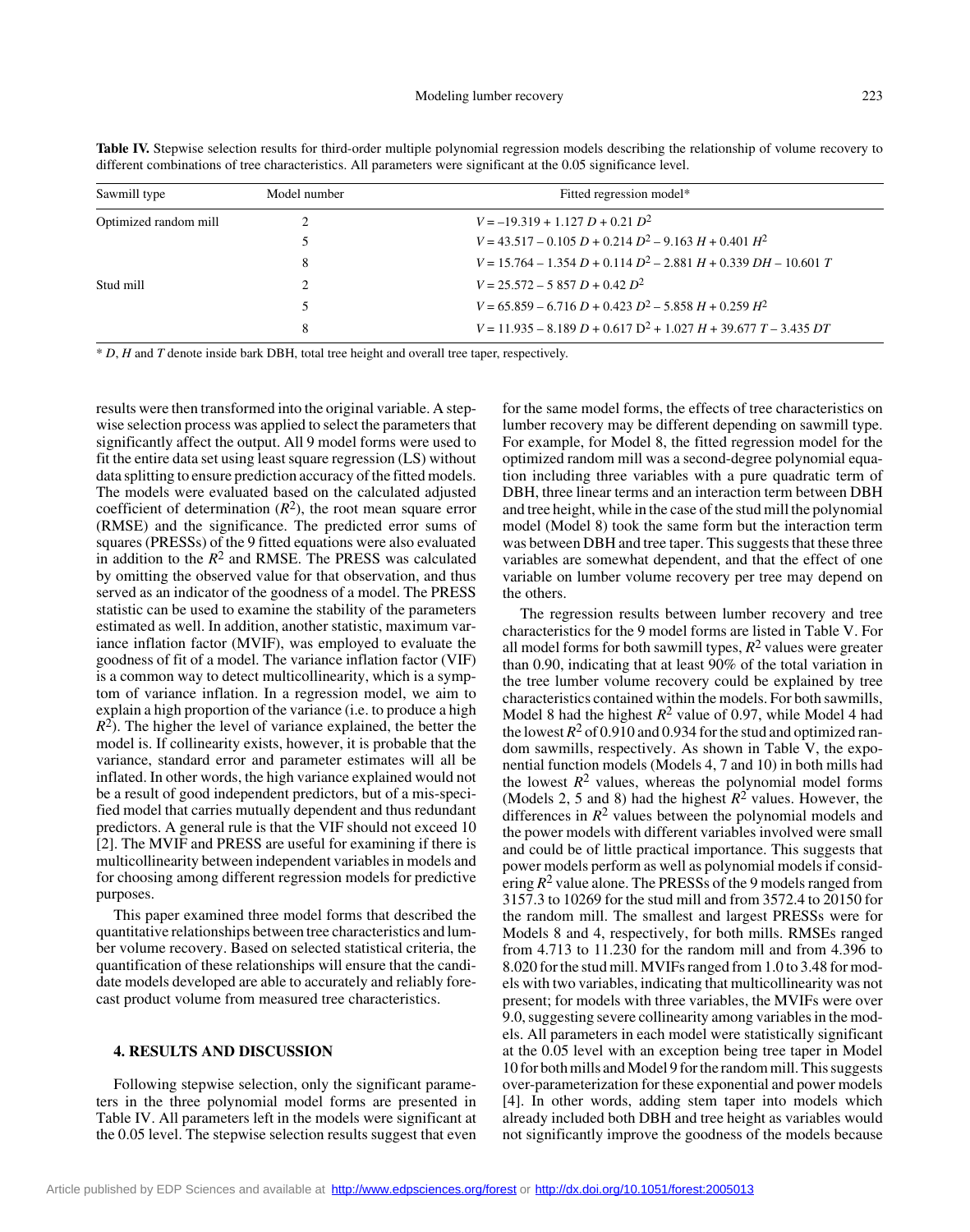| Type of                                       | Model          | Parameters <sup>1</sup> |                            |                 |                  | Criteria |             |              |                                                                                                       |
|-----------------------------------------------|----------------|-------------------------|----------------------------|-----------------|------------------|----------|-------------|--------------|-------------------------------------------------------------------------------------------------------|
|                                               |                | a <sub>0</sub>          | $a_1/b_1/c_1$ <sup>2</sup> | $a_2/b_2$       | $a_3/d_1$        | $R^2$    | <b>RMSE</b> | <b>PRESS</b> | <b>MVIF</b>                                                                                           |
|                                               | $\overline{2}$ | $-19.319$               | 1.127                      | 0.21            |                  | 0.958    | 5.592       | 4937.7       | 1.0                                                                                                   |
|                                               | 3              | $0.019(0.00**)^3$       | $2.851(0.00**)$            |                 |                  | 0.954    | 7.183       | 8079.1       | 1.0                                                                                                   |
|                                               | 4              | $0.721(0.00**)$         | $0.195(0.00**)$            |                 |                  | 0.910    | 11.230      | 20150        | 1.0                                                                                                   |
|                                               | 5.             | 43.517                  | $-0.105/-9.163$            | 0.214/0.401     |                  | 0.967    | 4.773       | 3645.8       | 3.48                                                                                                  |
| sawmill<br>Optimized random mill<br>Stud mill | 6              | $0.003$ $(0.00**)$      | $2.467(0.00**)$            | $0.998(0.00**)$ |                  | 0.962    | 6.235       | 6123.1       | 3.14                                                                                                  |
|                                               | 7              | $-0.253(0.1308)$        | $0.154(0.00**)$            | $0.103(0.00**)$ |                  | 0.929    | 9.943       | 15861        | 3.06<br>11.05<br>10.79<br>9.93<br>1.0<br>1.0<br>1.0<br>3.48<br>3.14<br>3.06<br>11.05<br>10.79<br>9.92 |
|                                               | 8              | 15.764                  | $-1.354/-2.881/-10.601$    | 0.114/0         | $0/0.339$ (DH)   | 0.970    | 4.713       | 3572.4       |                                                                                                       |
|                                               | 9              | $0.003(0.00**)$         | $2.637(0.00**)$            | $0.880(0.00**)$ | $-0.146(0.182)$  | 0.962    | 6.244       | 6145.4       |                                                                                                       |
|                                               | 10             | $-0.319(0.101)$         | $0.147(0.00**)$            | $0.109(0.00**)$ | 0.103(0.502)     | 0.928    | 9.870       | 15646        |                                                                                                       |
|                                               | 2              | 25.572                  | $-5.857$                   | 0.42            |                  | 0.961    | 4.988       | 3978.6       |                                                                                                       |
|                                               | 3              | $0.006(0.00**)$         | $3.170(0.00**)$            |                 |                  | 0.960    | 5.049       | 3985.9       |                                                                                                       |
|                                               | 4              | 0.069(0.347)            | $0.219(0.00**)$            |                 |                  | 0.934    | 8.020       | 10269        |                                                                                                       |
|                                               | 5.             | 65.859                  | $-6.716/-5.858$            | 0.4233/0.259    |                  | 0.967    | 4.614       | 3247.4       |                                                                                                       |
|                                               | 6              | $0.002(0.00**)$         | $2.855(0.00**)$            | $0.817(0.00**)$ |                  | 0.964    | 4.687       | 3445.8       |                                                                                                       |
|                                               | 7              | $-0.761(0.00**)$        | $0.184(0.00**)$            | $0.088(0.00**)$ |                  | 0.944    | 7.392       | 8746.1       |                                                                                                       |
|                                               | 8              | 11.935                  | $-8.189/1.027/39.677$      | 0.617/0         | $0/-3.435$ (DT)  | 0.970    | 4.396       | 3157.3       |                                                                                                       |
|                                               | 9              | $0.001(0.00**)$         | $3.126(0.00**)$            | $0.629(0.00**)$ | $-0.232(0.047*)$ | 0.965    | 4.529       | 3219.8       |                                                                                                       |
|                                               | 10             | $-0.753(0.00**)$        | $0.185(0.00**)$            | $0.087(0.00**)$ | $-0.012(0.934)$  | 0.944    | 7.424       | 8829.5       |                                                                                                       |
|                                               |                |                         |                            |                 |                  |          |             |              |                                                                                                       |

Table V. Parameter estimates and statistical criteria for the 9 models using least square regression. Two types of sawmills were considered. Four criteria were used to evaluate models.

<sup>1</sup> Estimated polynomial model forms 2, 5 and 8 for both random mill and stud mill are presented in Table IV. <sup>2</sup> Slashes between values for Models 5 and 8 separate coefficients for the same order variables.

<sup>3</sup> Figures in parentheses represent probability levels (\* denotes significance at  $p < 0.05$  and \*\* denotes significance at  $p < 0.01$ ). Letters in parentheses represent variables. The coefficient of these variables are presented to the right. For example, the coefficient for variable (*DH*) in Model 8 for the optimized random mill was 0.339. All parameters for Models 2, 5 and 8 were significant at  $p < 0.05$ .

stem taper in jack pine has been reported to be very closely related to DBH and tree height [16].

It must be noted that the developed models in this study apply to jack pine trees of a DBH up to 24 cm. As shown in Tables IV and V, the variables in either fitted polynomial or power models were between second or fourth power. This suggests that the predicted lumber recovery using these models increase dramatically with increasing tree size. Therefore, further research is needed to consider larger tree sizes. It should also be noted that the models were developed based on the tree diameter at exact breast height, namely, diameter at tree height of 1.3 m from the ground. Therefore, any inaccurate DBH data may result in inaccurate prediction of tree lumber volume recovery.

# **4.1. Lumber recovery in relation to DBH**

Diameter is the most commonly measured tree parameter because it is a very important tree characteristic and the easiest to measure. If a model is developed to accurately predict lumber recovery using DBH only, product recovery could be estimated based on any DBH data inventory. Models 2–4 were the 3 forms describing the relationship of lumber recovery with DBH for individual trees. As shown in Table V, DBH alone was able to explain 90.9–95.8% and 93.5–96.1% of the variation in lumber volume recovery from the optimized random mill and stud mill, respectively.

## *4.1.1. Scenario 1 optimized random mill*

As shown in Table V, the  $R^2$  value of the fitted seconddegree polynomial model (Model 2) was as high as 0.958, while the power model (Model 3) and the exponential model (Model 4) had  $R^2$  values of 0.954 and 0.91, respectively. This indicates that the exponential model was less suitable for describing the relationship of interest. Moreover, the fitted exponential equation also had a much higher RMSE and PRESS than did Model 2. Model 3 performed better than Model 4 in terms of  $R^2$ , RMSE and PRESS. However, in spite of having a  $R^2$  value similar to that of Model 2, Model 3 was not as good as Model 2 in terms of RMSE and PRESS. Using  $R<sup>2</sup>$  as a criterion for discriminating competitive models can be very hazardous [12]. Besides criteria like *R*2 and PRESS, the plots of the predicted residuals should be examined as well.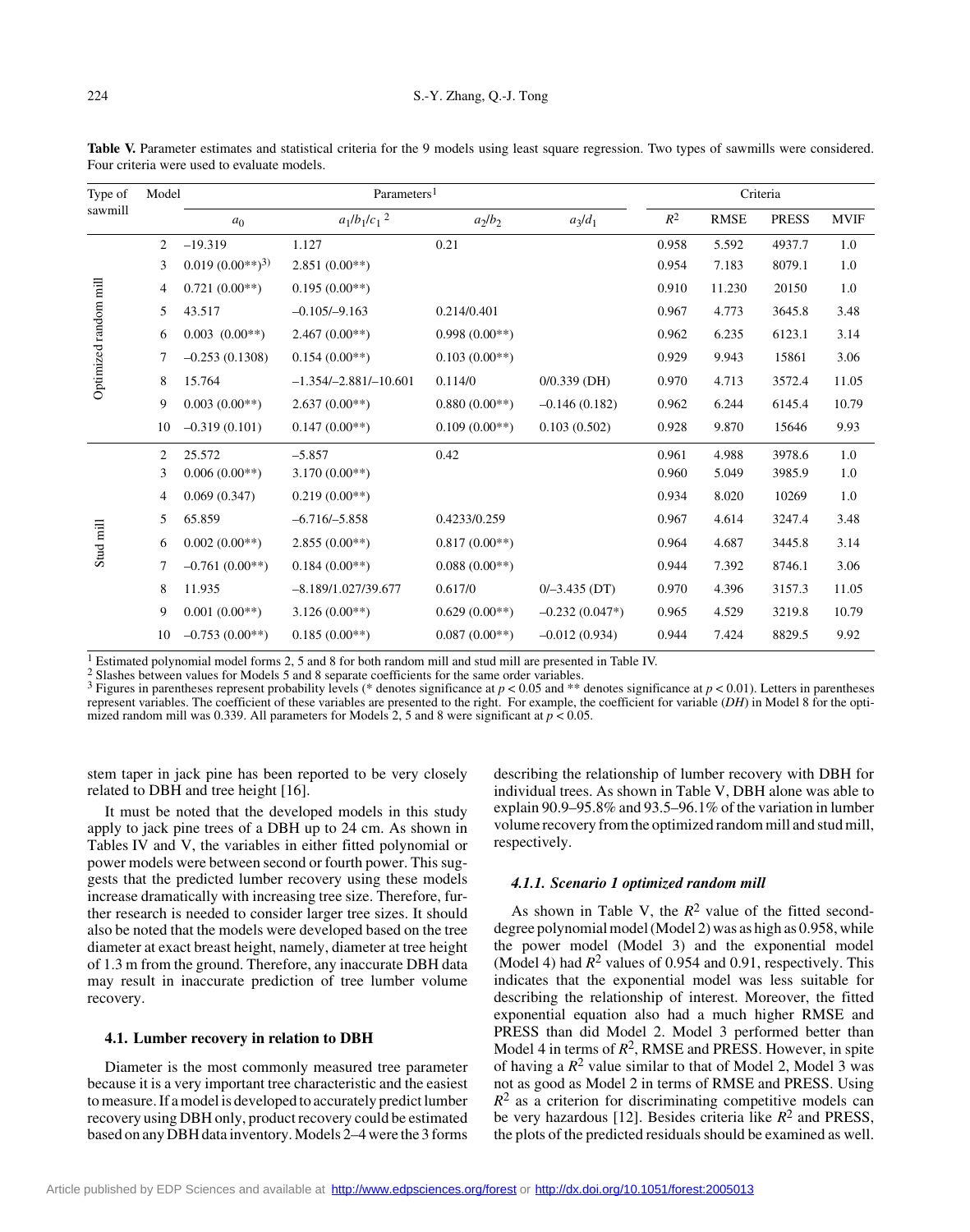

**Figure 2.** Plots of residuals against fitted lumber volume recovery in the case of the random mill in jack pine. (a) Model 2 (second-order polynomial model with one variable "DBH"); (b) Model 3 (power model with one variable "DBH").



**Figure 3.** Plots of residuals against fitted lumber volume recovery in the case of the stud mill in jack pine. (a) Model 2 (second-order polynomial model with one variable "DBH"); (b) Model 3 (power model with one variable "DBH").

Figure 2 illustrates the predicted residuals against the fitted lumber recovery for the random mill for Models 2 and 3. Model 2 had a more evenly distributed residual plot over the fitted lumber volume than did Model 3. The residuals were evenly and symmetrically spread on both sides of the zero line for Model 2, while Model 3 showed a systematic residual distribution pattern to some extent. Therefore, Model 2 was the most reliable in predicting lumber recovery from the optimized random mill when only DBH was considered as a variable. The predicted residual plot for Model 2 appeared to have a wider residual range in the right side than in the left side. Figure 1 presents the plots of the measured DBH and tree height against the observed lumber volume recovery form the random mill. Lumber volume recoveries from trees of small DBH classes varied within a relatively narrow range, while the volume recoveries from trees of large DBH classes were scattered in a wider range. A similar trend was noticed for lumber volume recovery against tree height. This indicates that lumber volume recovery from a larger tree was more variable than from a smaller tree. As a result, predicting lumber recovery for larger trees tended to be less accurate.

# *4.1.2. Scenario 2 stud mill*

In the case of the stud mill, Model 2 also had the highest  $R<sup>2</sup>$  value, followed by Model 3, whereas Model 4 had the lowest

 $R^2$  value (Tab. V). However, the difference in  $R^2$  values between Models 2 and 3 was very small and was likely inconsequential, particularly because differences in RMSE and PRESS between Models 2 and 3 were also very small. The predicted residual plots (Fig. 3) against the fitted lumber recovery also illustrated that Models 2 and 3 had almost identical residual distribution patterns and that the residuals were evenly distributed over the range of fitted lumber volumes. Despite having a  $R^2$  value of as high as 0.93, Model 4 had much higher RMSE and PRESS compared to Models 2 and 3 (Tab. V), suggesting less accurate prediction by the exponential model. Therefore, statistically Models 2 and 3 were both adequate in estimating jack pine lumber volume recovery from the stud mill using DBH only.

## **4.2. Lumber recovery in relation to DBH and tree height**

Tree height is another important tree characteristic affecting lumber recovery. It depends on site index and is often recorded for forest inventory, although not as easily as DBH. Models 5–7 in Tables IV and V described lumber volume recovery in relation to both DBH and tree height.

#### *4.2.1. Scenario 1 Optimized random mill*

The estimated polynomial equation (Model 5) with the two variables of DBH and total tree height is presented in Table IV.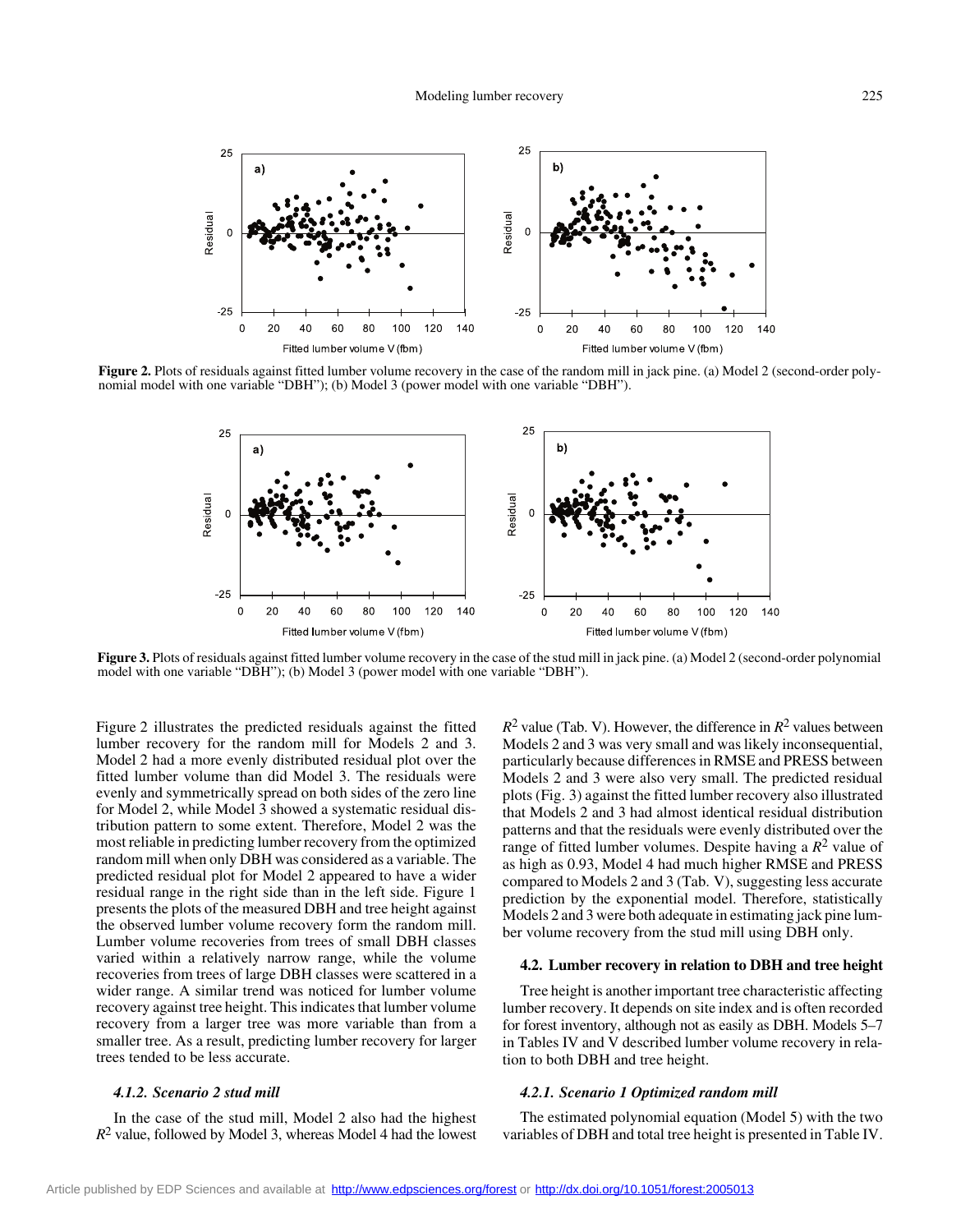

**Figure 4.** Plot of residuals against fitted lumber volume for Model 5 (second-order polynomial model with two variables "DBH and tree height") in the case of the optimized random mill in jack pine.

Estimated parameters for the pure quadratic terms of DBH and tree height were highly significant, while the parameters for the third order terms and for the cross product of DBH and tree height were not statistically significant at the 0.05 level. This implies that tree height and DBH both have a quadratic effect on lumber volume recovery from the random mill. Model 5 had a  $R^2$  value of 0.97, higher than those of both Models 6 and 7, and its RMSE and PRESS were considerably lower. The exponential model (Model 7) may not be considered appropriate due to its prominent RMSE and PRESS even though its  $R^2$  value was high at 0.929. Similarly to Model 3 for the random mill, the power model (Model 6) had a fairly comparable  $R^2$  value and appreciably higher RMSE and PRESS than the polynomial model (Model 5), indicating less suitability as a predictor. As shown in Figure 4, the plot of residuals against fitted lumber volume recovery for Model 5 showed that the residuals were randomly scattered on both sides of the zero line. Therefore, Model 5 was adequate for predicting jack pine lumber volume recovery from the random mill using DBH and total tree height.

## *4.2.2. Scenario 2 stud mill*

In the case of the stud mill, Model 5 also had the highest *R*<sup>2</sup> value and lowest RMSE and PRESS, followed by Model 6, whereas Model 7 had the lowest  $R^2$  value and greatest RMSE and PRESS (Tab. V). Again, as seen with Models 2 and 3 for the stud mill, the difference between Models 5 and 6 was quite small for all three criteria. The exponential model had a high *R*2 of 0.944, however, it was less suitable than Models 5 and 6 due to its much higher RMSE and PRESS. Therefore, Models 5 and 6 were considered statistically adequate for predicting lumber volume recovery from the stud mill using two tree characteristics (DBH and tree height). For the fitted Model 5 for the stud mill, there were 5 terms including the intercept and two quadratic terms in the model. Thus, Model 6 may be preferable from a practical viewpoint because it was simpler than Model 5. Figure 5 illustrates the difference between the observed and the fitted lumber volumes for Models 5 and 6. Overall, Model 6 seemed to perform as well as Model 5. The two models were able to accurately predict lumber recovery from small trees (e.g. less than 90 fbm/tree). However, both models less accurately estimated lumber volume recovery from big trees (e.g. over 90 fbm/tree). Figure 6 depicts the curve performances of the two models relating tree lumber volume recovery to its DBH. The curves present the effect of tree DBH on lumber volume recovery while holding tree height at an average level of 15.3 m. Again, Figure 6 showed that Model 6 appeared to be as good as Model 5. Model 6 could accurately predict the lumber recovery for small trees (up to 18 cm at DBH), whereas Model 5 showed an overestimation for trees under 12 cm at DBH, and both models underestimated the lumber volume recovery from big trees (e.g., over 20 cm at DBH).

# **4.3. Lumber recovery in relation to DBH, tree height and tree taper**

Models 8–10 in Table V described lumber volume recovery in relation to three tree characteristics including stem taper. Derived from multiple polynomial functions, Model 8 included both pure quadratic terms and interactive terms. Parameters for the third order terms were not significant at 0.05 probability



**Figure 5.** Observed (simulated using sawing simulator Optitek) lumber volume against predicted lumber volume in the case of the stud mill in jack pine. (a) Model 5 (second-order polynomial model with two variables "DBH and tree height"); (b) Model 6 (power model with two variables "DBH and tree height").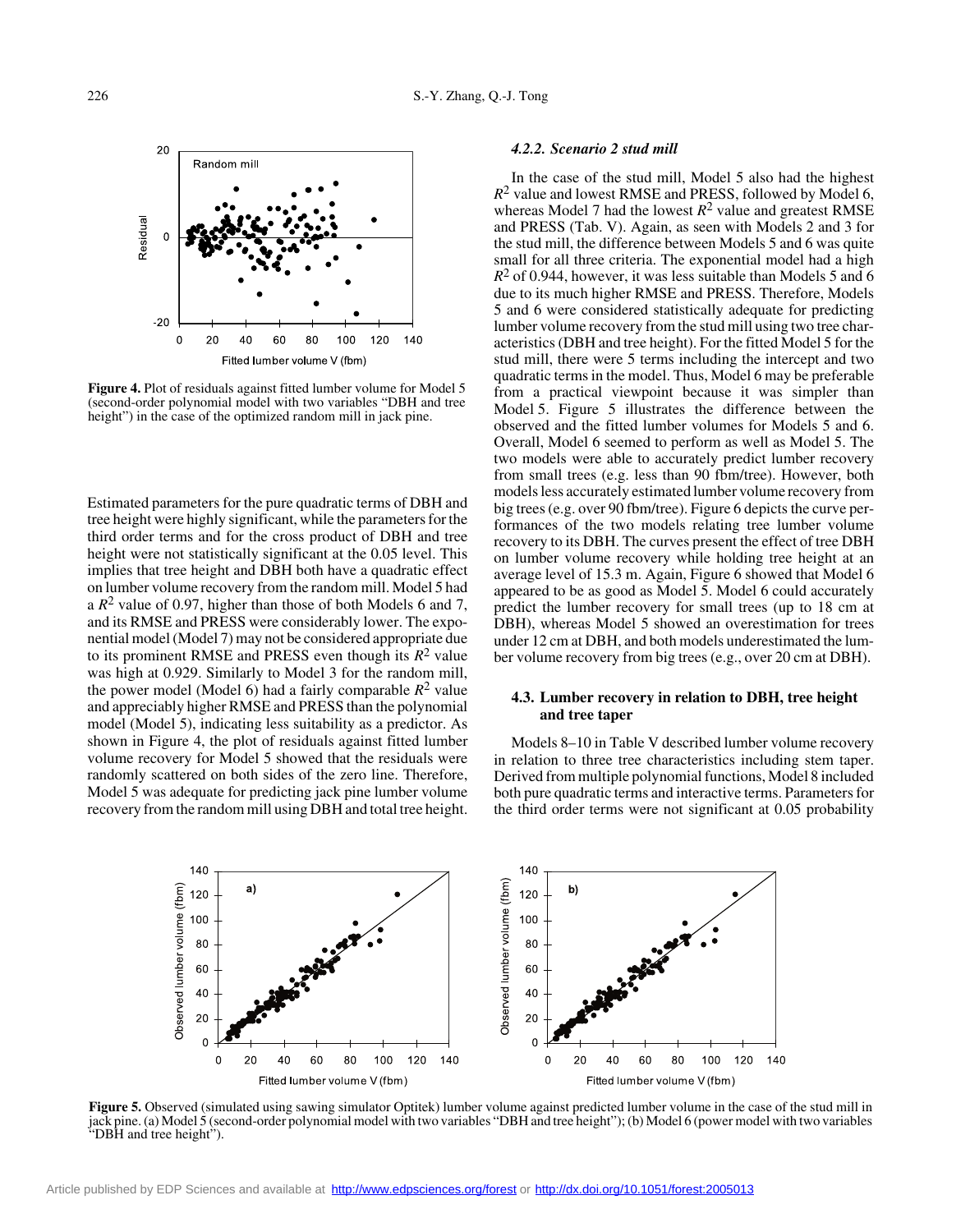

Figure 6. Predicted lumber volume recovery of jack pine for the stud mill in relation to DBH while holding tree height at an average level of 15.3 m. (a) Model 5 (second-order polynomial model with two variables "DBH and tree height"); (b) Model 6 (power model with two variables "DBH and tree height").

**Table VI.** ANOVA analysis results for testing the fitness of candidate models for the stud mill using data from a real stud sawmill.

|         | Max. (fbm) | Min. $(fbm)$ | Mean (fbm) | StDev | T Stat. | <i>p</i> value |
|---------|------------|--------------|------------|-------|---------|----------------|
| Sawmill | 99.58      |              | 38.77      | 22.18 |         |                |
| Model 2 | 105.34     | 6.22         | 37.707     | 24.71 | 0.5933  | 0.5539         |
| Model 3 | 108.88     | 6.39         | 37.701     | 24.79 | 0.6240  | 0.5536         |
| Model 5 | 112.26     | 5.35         | 37.703     | 25.65 | 0.5383  | 0.5911         |
| Model 6 | 115.66     | 5.29         | 37.671     | 25.43 | 0.6192  | 0.5367         |

level following stepwise selection for both mills; for the random mill, the effect of tree DBH on lumber volume recovery was dependent on the total tree height, while for the stud mill the DBH effect depended on tree taper, and vice versa. Compared with Model 5, Model 8 (including the additional variable of tree taper) did not seem to provide an appreciable improvement in either  $R^2$  value or RMSE and PRESS. In contrast, with the additional variable tree taper, the MVIF increased from 3.48 to 11.05 for both mills, which implies the presence of severe multicollinearity among the three variables in Model 8. A similar trend was observed in Model 9 for the stud mill. It therefore made sense to omit the variable tree taper from the model specification even though the variable appeared statistically significant. On the other hand, the significance levels of the parameters estimated for tree taper in Models 9 and 10 were 0.182 and 0.502, respectively, in the case of the random mill, and 0.047 and 0.934, respectively, in the case of the stud mill. This indicates that, statistically, tree taper should be excluded from the models as its impact on lumber volume recovery was not significant except for Model 9 for the stud mill, where tree taper could be omitted due to the high variation inflation as stated above. This seemed to be inconsistent with the common sense viewpoint that stem taper has a negative impact on tree product recovery. It is well known that tree taper depends on DBH and tree height. As a matter of fact, a taper equation developed by Sharma and Zhang [16] for jack pine using only DBH and total tree height is able to accurately estimate diameter profile, explaining over 95% of the variation. Therefore, it was not surprising that adding tree taper to Models 9 and 10, which already included both DBH and tree height, would not significantly improve the goodness of fit of the models. Overall, the three model forms with three variables including tree taper did not seem suitable for predicting the lumber volume recovery from the both sawmills.

#### **4.4. Model validation**

As discussed above, Models 2 and 5 for the random mill and Models 2, 3, 5 and 6 for the stud mill were considered to better describe lumber volume recovery in relation to the selected tree characteristics. Actual lumber volume recovery data of the 154 sample trees sawn in a real stud sawmill were used to further validate the 4 models for the stud mill. The summary statistics and paired T-test results for means for sawmill data and predicted data using the 4 models are presented in Table VI. The significance levels (*p* values) for the differences between lumber volume recoveries from the real stud sawmill and from the 4 models were 0.554, 0.554, 0.591 and 0.537 for Model 2, 3, 5 and 6, respectively. This suggests that there are no statistically significant differences between the predicted lumber volume recovery and the actual volume recovery from the real stud sawmill, thus all 4 models are able to accurately predict lumber volume recovery. It appeared that all 4 models somewhat overestimated the real lumber recovery from the largest trees. This may happen as the largest trees usually come from wider spacings where more jack pine trees contain severe stem deformations. Overall, all 4 models slightly under-predicted lumber volume recovery. This might be due to the fact that the